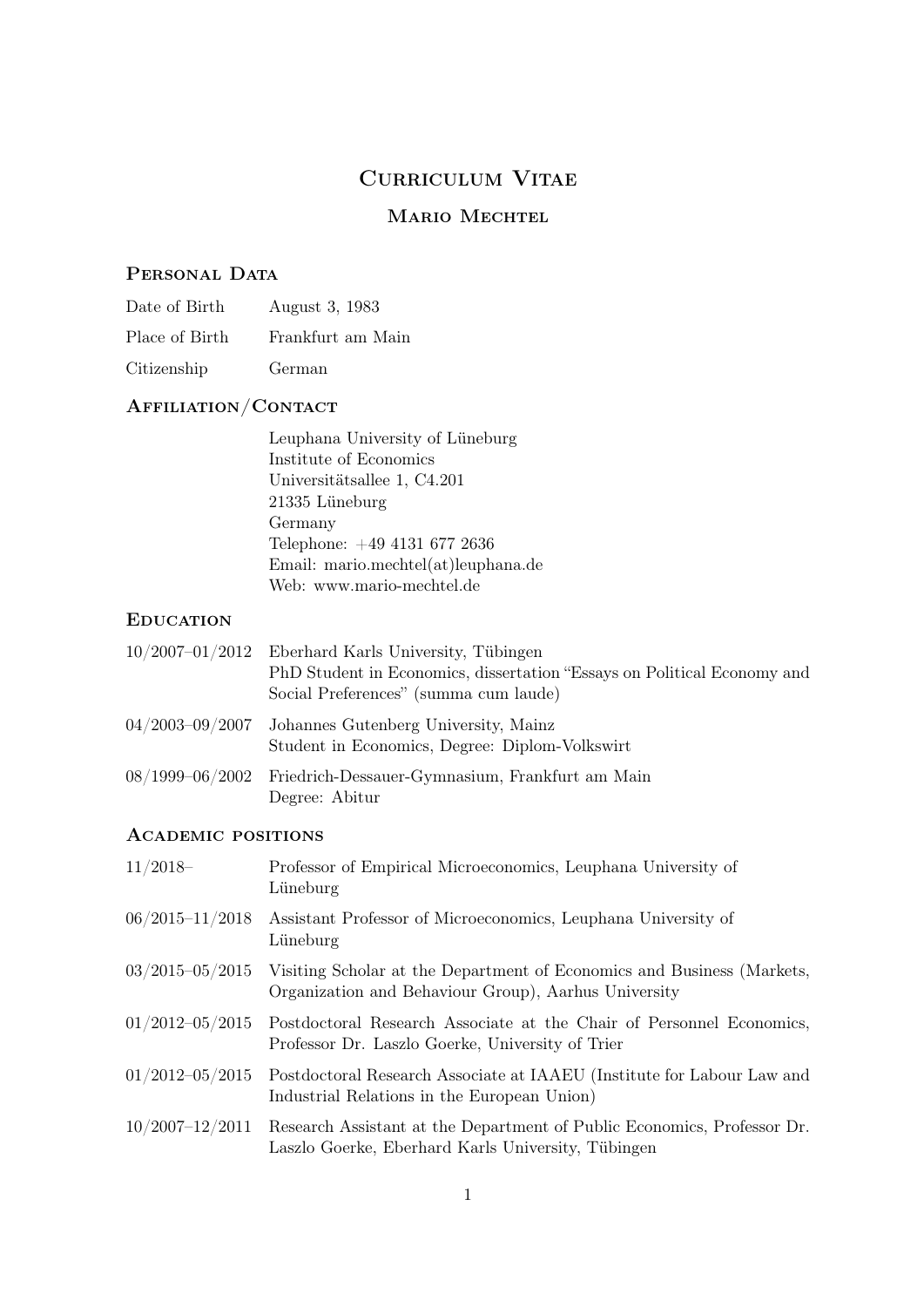05/2004–09/2007 Student Assistant at the Chair of Public Economics, the Chair of Economic Policy, and the Chair of International Macroeconomics, Johannes Gutenberg University, Mainz

#### Research interests

Applied Microeconomics, Behavioral Economics, Social Identity, Digitalization, Political Economy, Labour Economics, Personnel Economics

#### PEER-REVIEWED PUBLICATIONS

"Smartphone Bans and Workplace Performance" (2022), Experimental Economics 25, 287–317, with Adrian Chadi and Vanessa Mertins

"Do Nonprofessional Investors Value the Assurance of Integrated Reports? Experimental Evidence" (2022), European Management Journal 40(1), 103–126, with Jannik Gerwanski and Patrick Velte

"The Structure and Behavioral Effects of Revealed Social Identity Preferences" (2020), Economic Journal 130(632), 2569–2595, with Florian Hett and Markus Kröll

"Do Children Cooperate Conditionally? Adapting the Strategy Method for First-Graders" (2020), Journal of Economic Behavior  $\mathcal B$  Organization 179, 638–652, with Henning Hermes, Florian Hett, Felix Schmidt, Daniel Schunk and Valentin Wagner

"The effect of a ban on late-night off-premise alcohol sales on violent crime: Evidence from Germany" (2019), International Review of Law and Economics 60, 105850, with Florian Baumann, Achim Buchwald, Tim Friehe and Hanna Hottenrott

"Peer Settings Induce Cheating on Task Performance" (2019), Economic Inquiry 57(2), 792–812, with Agnes Bäker

"Registered Replication Report on Srull and Wyer (1979)" (2018), Advances in Methods and Practices in Psychological Science 1(3), 321–336, with Randy J. McCarthy, John J. Skowronski, Bruno Verschuere, Ewout H. Meijer, Ariane Jim, Katherine Hoogesteyn, Robin Orthey et al.

'Registered Replication Report on Mazar, Amir, and Ariely (2008)" (2018), Advances in Methods and Practices in Psychological Science 1(3), 299– 317, with Bruno Verschuere, Ewout H. Meijer, Ariane Jim, Katherine Hoogesteyn, Robin Orthey, Randy J. McCarthy, John J. Skowronski et al.

"Positional Income Concerns and Personality" (2018), Applied Economics Letters 25(14), 1024–1028, with Tim Friehe and Markus Pannenberg

"The Role of Task Meaning on Output in Groups: Experimental Evidence" (2018), Managerial and Decision Economics 39(2), 131–141, with Agnes Bäker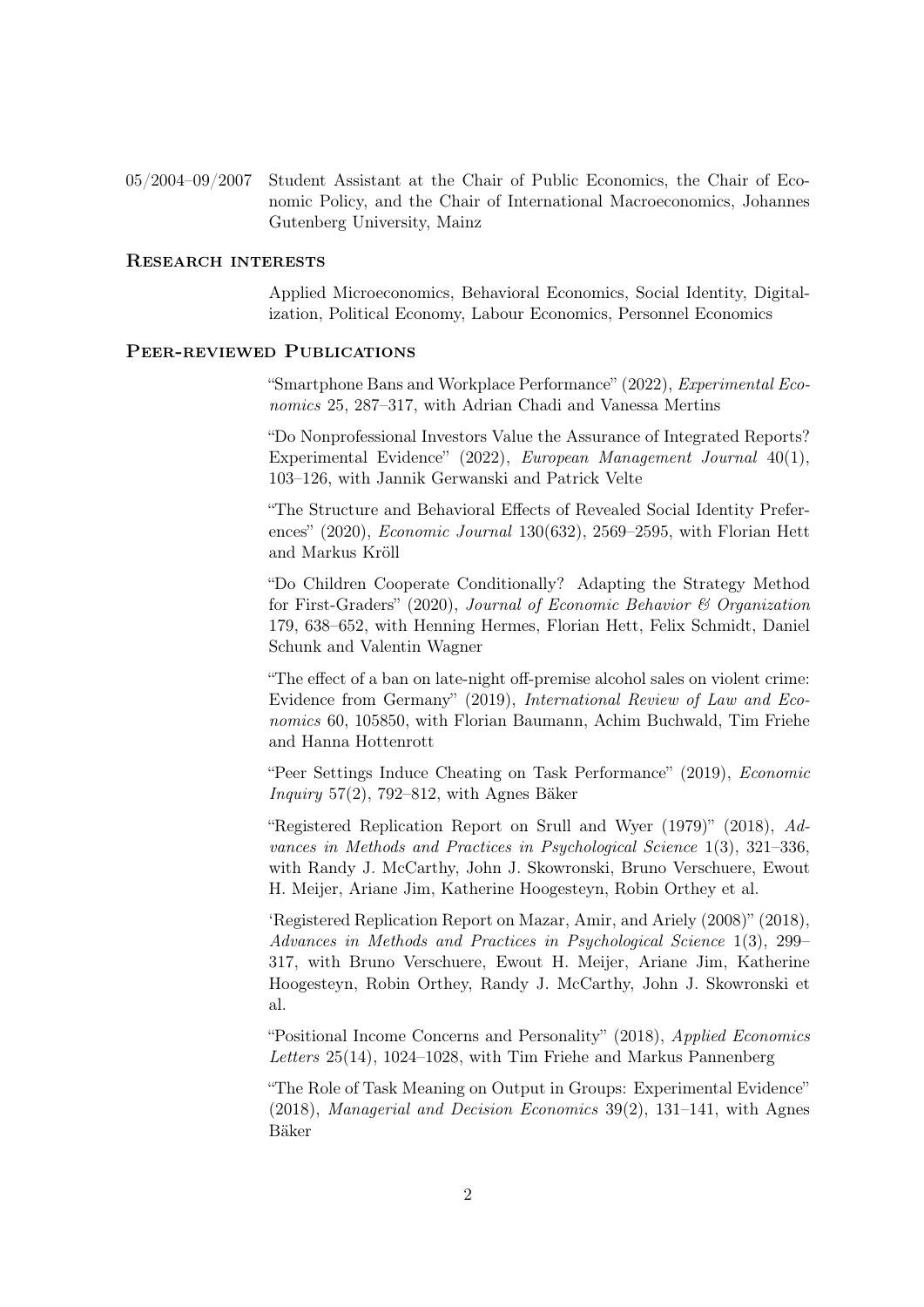"Gambling to Leapfrog in Status?" (2017), Review of Economics of the Household  $15(4)$ ,  $1291-1319$ , with Tim Friehe

"Social Identity and Social Free-Riding" (2016), European Economic Review 90, 4–17 (lead article), with Mark Bernard and Florian Hett

"Conspicuous Consumption and Political Regimes: Evidence from East and West Germany" (2014), European Economic Review 67, 62–81, with Tim Friehe

"It's the Occupation, Stupid! Explaining Candidates' Success in Low-Information Local Elections" (2014), European Journal of Political Economy 33, 53–70

"How Much do Others Matter? Explaining Positional Concerns For Different Goods And Personal Characteristics" (2013), Journal of Economic Psychology 34, 61–77, with Inga Hillesheim

"Electoral Cycles in Active Labor Market Policies" (2013), Public Choice  $156(1-2)$ , 181–194, with Niklas Potrafke

"Beating Thy Neighbor: Derby Effects in German Professional Soccer" (2012), Journal of Economics and Statistics/Jahrbücher für Nationalökonomie und Statistik 232(3), 224–246, with Agnes Bäker and Karin Vetter

"Red Cards: Not Such Bad News For Penalized Guest Teams" (2011), Journal of Sports Economics 12(6), 621–646, with Agnes Bäker, Tobias Brändle and Karin Vetter

"Employment Protection and Temporary Work Agencies" (2011), LABOUR: Review of Labour Economics and Industrial Relations 25(3), 308–329, with Florian Baumann and Nikolai Stähler

#### OTHER PUBLICATIONS

"Beschränktes Alkoholverkaufsverbot in Baden-Württemberg: wirksames Gesetz abgeschafft" (2020), Wirtschaftsdienst 100(1), 60–63, with Florian Baumann, Achim Buchwald, Tim Friehe and Hanna Hottenrott

"Ein Handy-Verbot am Arbeitsplatz kann die Leistung steigern" (2016), XING Klartext, 10.08.2016

"Statuskonsum in Ost- und Westdeutschland: Beeinflusst durch das politische Regime?" (2014), ifo Dresden berichtet 21(3), 31–36, with Tim Friehe

"Essays on Political Economy and Social Preferences", 2012. Logos: Berlin. (PhD thesis)

"Unterschiedliche Präferenzen für Status in Ost- und Westdeutschland" (2012), oekonomenstimme.org, with Tim Friehe

"Aktive Arbeitsmarktpolitik und Wahltermine" (2012), ifo Schnelldienst 16-2012, 35–37, with Niklas Potrafke (also available at oekonomenstimme.org)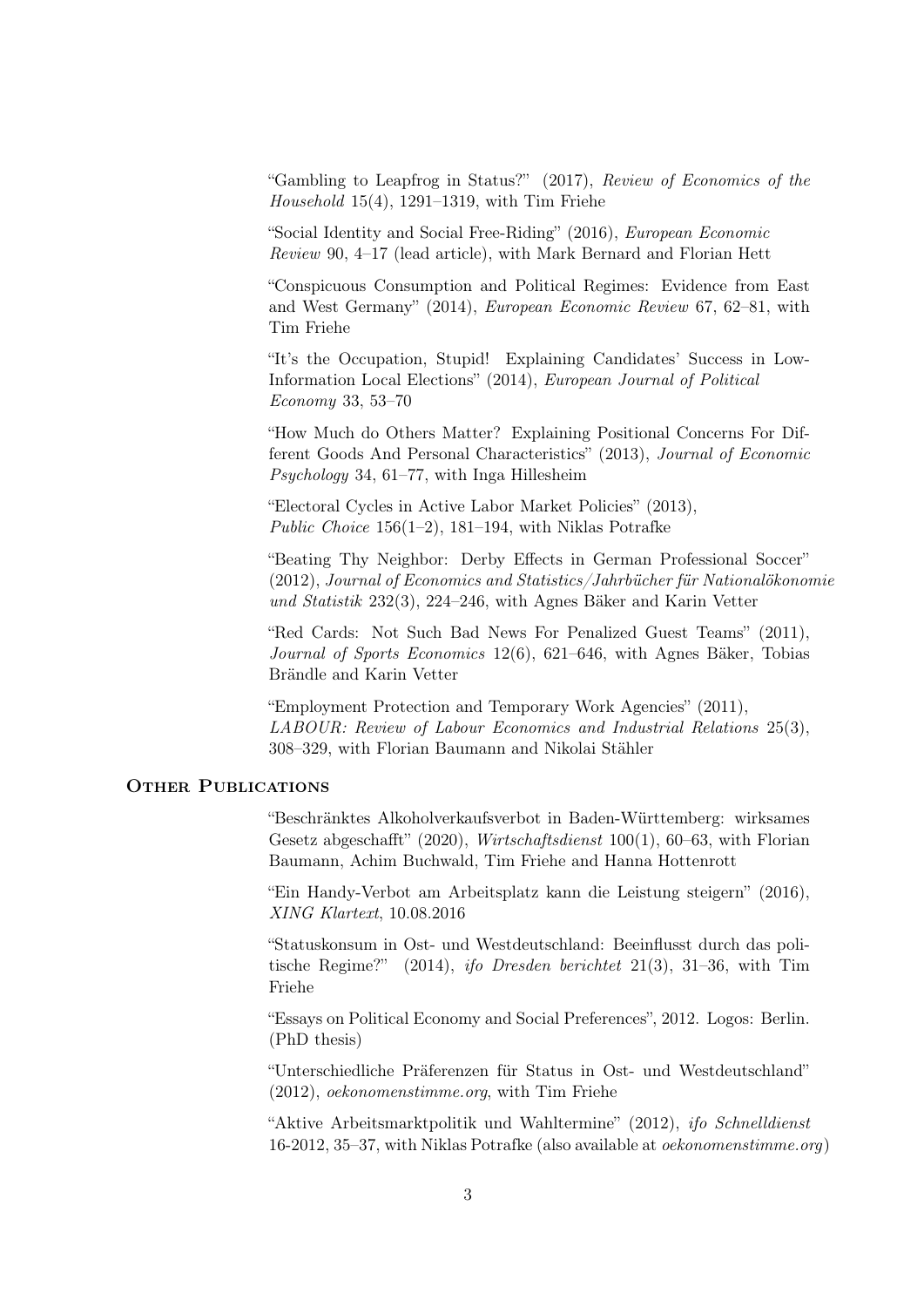"Wahlen und Finanzmarktreaktionen: Theorie und Evidenz für Emerging Markets", 2008, VDM Verlag Dr. Müller: Saarbrücken, 112 pp.

### Working Papers

"Distributional Effects of Carbon Pricing by Transport Fuel Taxation", Revise&Resubmit Energy Economics, with Leif Jacobs and Lara Quack

"Dividing endowments divides the public: Political party identification and the two-edged role of perspective taking in overcoming outgroup discrimination", with Johann Majer, Leon Bajrami and David D. Loschelder

"The Causal Effect of Labor Market Uncertainty and Insecurity on Body Weight", with Florian Baumann and Adrian Chadi

"Forced to Be Generous – Experimental Evidence on the Behavioral Effects of Minimum Wages Outside the Laboratory", with Adrian Chadi and Vanessa Mertins

## Work in Progress

"Social responsibility in markets – identity matters.", with Miguel Abellán-Ossenbach, Fabian Paetzel and Christoph Schütt

"Determinants of the relative importance of group identity and status considerations", with Miguel Abellán-Ossenbach, Tim Friehe and David D. Loschelder

"Demand Reactions to Carbon Pricing and Dynamic Distributional Effects of Selected Policy Measures", with Leif Jacobs and Lara Quack

"Social Identity and Voting", with Philipp Denter

#### Third-party funding

"Enhancing cooperation and investigating peer effects on human capital formation – A randomized-controlled field study with primary school children", with Florian Hett and Daniel Schunk, 147,900 EUR, funded by the German Research Foundation (DFG), approved in January 2017

#### Stipends and Prizes

| 07/2016 | Leuphana University Teaching Award                                                                                                        |
|---------|-------------------------------------------------------------------------------------------------------------------------------------------|
| 11/2014 | Joseph A. Schumpeter-Preis, sponsored by the German Central Bank (Hauptver-<br>waltung in Rheinland-Pfalz und dem Saarland)               |
| 04/2014 | Best Paper Award: Spring Meeting of Young Economists, Vienna                                                                              |
| 12/2012 | Verein für Socialpolitik: Award for presentation of a paper at the ESPE<br>conference in Bern, sponsored by the Swiss National Bank       |
| 02/2011 | Best Paper Award: 3rd Workshop on Economics, Tübingen                                                                                     |
| 12/2009 | Verein für Socialpolitik: Award for presentation of a paper at the EEA<br>conference in Barcelona, sponsored by the Austrian Nationalbank |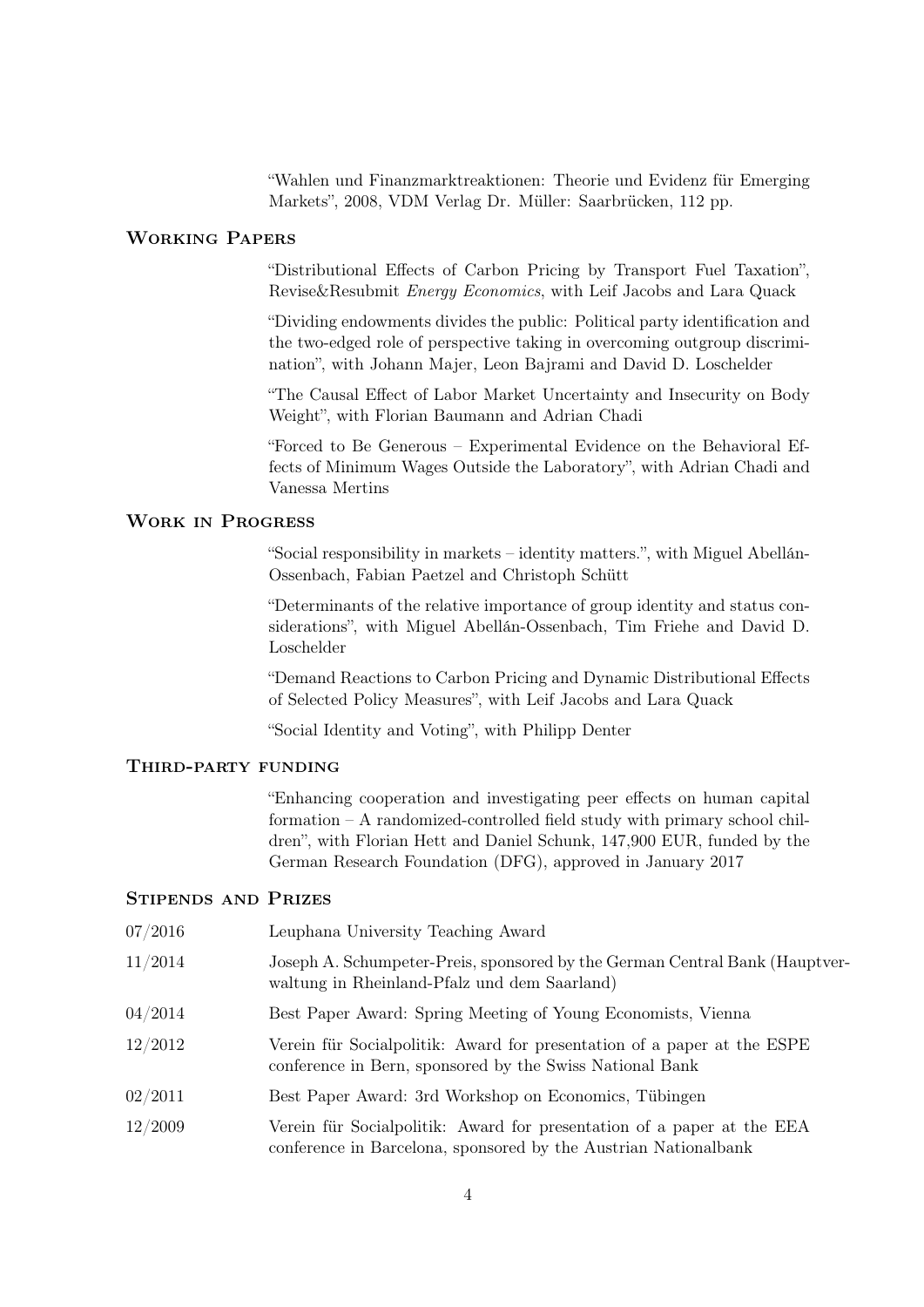|                     | $11/2009-12/2011$ Graduate Stipendiary of the Konrad-Adenauer-Foundation                                                            |
|---------------------|-------------------------------------------------------------------------------------------------------------------------------------|
| 06/2009             | ESPE Conference, Sevilla: Conference fee waiver (one of the 10 best papers)<br>authored by PhD students)                            |
| 12/2008             | Verein für Socialpolitik: Award for presentation of a paper at the EPCS<br>conference in Jena, sponsored by the German Central Bank |
| 12/2007             | Award for Diploma thesis, Johannes Gutenberg University, Mainz                                                                      |
| $11/2004 - 09/2007$ | Stipendiary of the Konrad-Adenauer-Foundation                                                                                       |

## SCIENTIFIC PRESENTATIONS

| 2022 | Workshop on Microeconomics, Lüneburg                                                                                                                                                                                                                                                                                                                                                                                                                                                                                                                                                                                                                                                                                                                                                                                                                                                                                                                                                             |
|------|--------------------------------------------------------------------------------------------------------------------------------------------------------------------------------------------------------------------------------------------------------------------------------------------------------------------------------------------------------------------------------------------------------------------------------------------------------------------------------------------------------------------------------------------------------------------------------------------------------------------------------------------------------------------------------------------------------------------------------------------------------------------------------------------------------------------------------------------------------------------------------------------------------------------------------------------------------------------------------------------------|
| 2021 | Fraunhofer FIT, Sankt Augustin; Virtual Workshop on Microeconomics,<br>Lüneburg                                                                                                                                                                                                                                                                                                                                                                                                                                                                                                                                                                                                                                                                                                                                                                                                                                                                                                                  |
| 2020 | Workshop on Microeconomics, Lüneburg                                                                                                                                                                                                                                                                                                                                                                                                                                                                                                                                                                                                                                                                                                                                                                                                                                                                                                                                                             |
| 2019 | Workshop on Microeconomics, Lüneburg; Vechta Workshop on Social Be-<br>havior, Vechta                                                                                                                                                                                                                                                                                                                                                                                                                                                                                                                                                                                                                                                                                                                                                                                                                                                                                                            |
| 2018 | Workshop on Labour Economics, Trier; Economic Research on Identity,<br>Norms, and Narratives Workshop (ERINN)*, Oxford; 2018 World Meeting<br>of the Economic Science Association, Berlin; Annual Congress of the Ger-<br>man Economic Association (Verein für Socialpolitik), Freiburg; Research<br>Seminar, Helmut Schmidt University of Hamburg                                                                                                                                                                                                                                                                                                                                                                                                                                                                                                                                                                                                                                               |
| 2017 | SITE Seminar <sup>*</sup> , Stockholm School of Economics, 29th Annual Confer-<br>ence of the European Association of Labour Economists, St. Gallen; RWI<br>Research Seminar, Essen; Annual Congress of the German Economic As-<br>sociation (Verein für Socialpolitik), Vienna; Business Economics Research<br>Seminar, University of Zurich; Workshop on Microeconomics, Lüneburg                                                                                                                                                                                                                                                                                                                                                                                                                                                                                                                                                                                                              |
| 2016 | Research Seminar "Labour Economics", University of Hamburg; Arne Ryde<br>Workshop: Identity, Image and Economic Behavior*, Lund; 28th Annual<br>Conference of the European Association of Labour Economists, Ghent;<br>Annual Congress of the German Economic Association (Verein für So-<br>cialpolitik), Augsburg; 2016 European Meeting of the Economic Science<br>Association*, Bergen; Social and Biological Roots of Economics Work-<br>shop, Kiel; MACIE Research Seminar, University of Marburg; 30th Annual<br>Conference of the European Society for Population Economics <sup>*</sup> , Berlin;<br>Twenty-First Annual Meetings of the Society of Labor Economists*, Seat-<br>tle; Third International Meeting on Experimental and Behavioral Social<br>Sciences (IMEBESS), Rome; Spring Meeting of Young Economists, Lisbon;<br>19th Colloquium on Personnel Economics, Aachen; Workshop on Microe-<br>conomics, Lüneburg; 3rd Experimental Methods in Policy Conference*,<br>Ixtapa |
| 2015 | IAB/ZEW Workshop - Assessing the Impact of Human Resource Man-<br>agement Practices, Mannheim; 10th Nordic Conference on Behavioral and                                                                                                                                                                                                                                                                                                                                                                                                                                                                                                                                                                                                                                                                                                                                                                                                                                                          |

5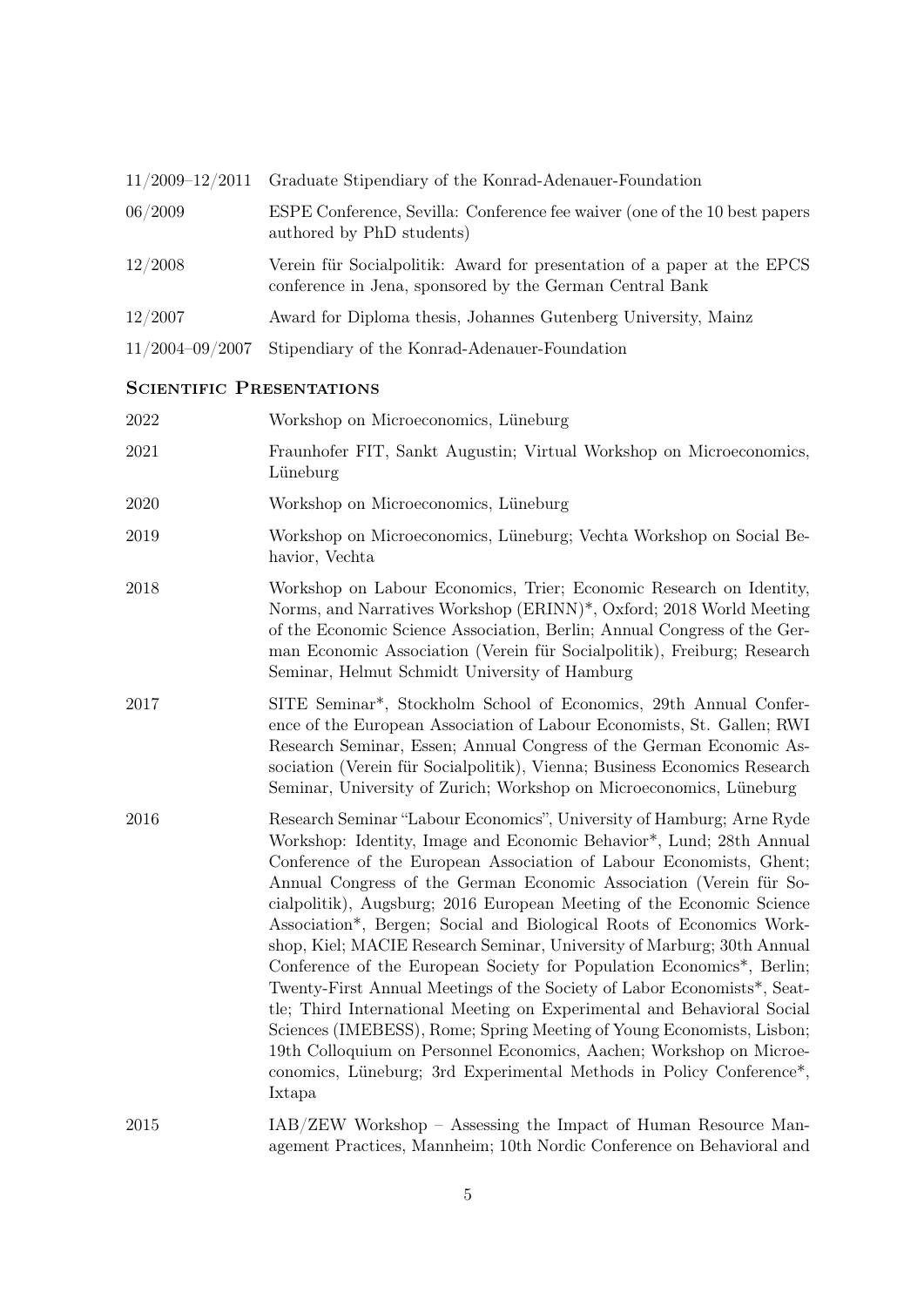|      | Experimental Economics*, Tampere; Workshop on Health and Labor Mar-<br>kets, Lüneburg; Annual Congress of the German Economic Association<br>(Verein für Socialpolitik), Münster; 2015 European Meeting of the Eco-<br>nomic Science Association, Heidelberg; 14th TIBER Symposium on Psy-<br>chology and Economics <sup>*</sup> , Tilburg; Spring Meeting of Young Economists,<br>Ghent; MOB Research Seminar, Aarhus University; 39th WK ORG Work-<br>shop of the Verband der Hochschullehrer für Betriebswirtschaft*, Zurich;<br>7th Workshop on Economics, Trier                                                                                                                                                                      |
|------|-------------------------------------------------------------------------------------------------------------------------------------------------------------------------------------------------------------------------------------------------------------------------------------------------------------------------------------------------------------------------------------------------------------------------------------------------------------------------------------------------------------------------------------------------------------------------------------------------------------------------------------------------------------------------------------------------------------------------------------------|
| 2014 | Research Seminar, University of Freiburg; 9th Nordic Conference on Be-<br>havioral and Experimental Economics, Aarhus; XV. Symposium zur ökonomis-<br>chen Analyse der Unternehmung, Regensburg; Annual Congress of the<br>German Economic Association (Verein für Socialpolitik), Hamburg; Re-<br>search Seminar, University of Göttingen; 76. Wissenschaftliche Jahresta-<br>gung des Verbandes der Hochschullehrer für Betriebswirtschaft, Leipzig;<br>7th Maastricht Behavioral and Experimental Economics Symposium*; Brown-<br>bag Seminar, Düsseldorf Institute for Competition Economics; Spring Meet-<br>ing of Young Economists, Vienna; 17th Colloquium on Personnel Eco-<br>nomics, Cologne; 6th Workshop on Economics, Trier |
| 2013 | Research Seminar, University of Lüneburg; Jahrestagung der Gesellschaft<br>für experimentelle Wirtschaftsforschung, Helmstedt; XIV. Symposium zur<br>ökonomischen Analyse der Unternehmung, Magdeburg; 2013 World Meet-<br>ings of the Economic Science Association, Zurich; 3rd Annual General Con-<br>ference of the European Political Science Association, Barcelona; Ninth In-<br>ternational Meeting on Experimental and Behavioral Economics, Madrid;<br>Annual Meeting of the European Public Choice Society, Zurich; 5th Work-<br>shop on Economics, Trier; 16th Colloquium on Personnel Economics <sup>*</sup> ,<br>Tübingen                                                                                                    |
| 2012 | Annual Congress of the German Economic Association (Verein für So-<br>cialpolitik), Göttingen; Annual Conference of the European Society for<br>Population Economics, Bern; Economic Research Colloquium, Trier; 2nd<br>World Congress of the Public Choice Societies, Miami; 4th Workshop on<br>Economics, Tübingen                                                                                                                                                                                                                                                                                                                                                                                                                      |
| 2011 | Annual Congress of the German Economic Association (Verein für So-<br>cialpolitik), Frankfurt am Main; THE Doctoral Workshop on Public Eco-<br>nomics, Hohenheim; Annual Meeting of the European Public Choice So-<br>ciety, Rennes; 3rd Workshop on Economics, Tübingen                                                                                                                                                                                                                                                                                                                                                                                                                                                                  |
| 2010 | 2nd European Conference in Sports Economics <sup>*</sup> , Cologne; Annual Con-<br>gress of the German Economic Association (Verein für Socialpolitik), Kiel;<br>Annual Congress of the European Economic Association*, Glasgow; Sci-<br>ence Slam on Football Economics, Berlin; Brown Bag Seminar <sup>*</sup> , Mainz;<br>Spring Meeting of Young Economists, Luxembourg; Annual Meeting of<br>the European Public Choice Society, Izmir; 2nd Workshop on Economics,<br>Tübingen                                                                                                                                                                                                                                                       |
| 2009 | Annual Congress of the German Economic Association (Verein für So-                                                                                                                                                                                                                                                                                                                                                                                                                                                                                                                                                                                                                                                                        |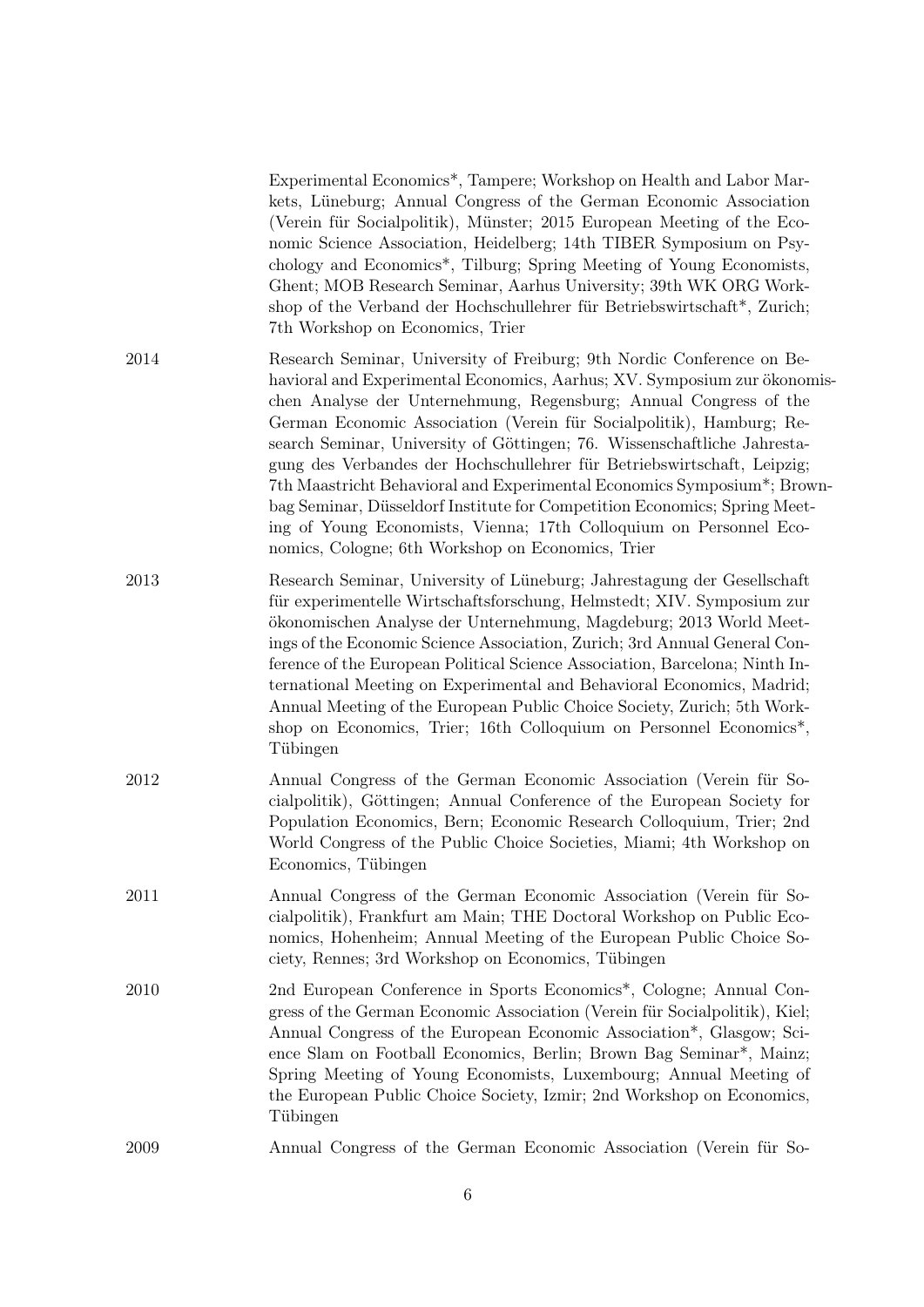cialpolitik), Magdeburg; Annual Congress of the European Economic Association, Barcelona; Annual Conference of the European Society for Population Economics, Sevilla; Annual Meeting of the European Public Choice Society, Athens; Annual Meeting of the Public Choice Society\*, Las Vegas; 1st Workshop on Economics, Tübingen

2008 Research Seminar\*, Duisburg-Essen; Brown Bag Seminar\*, Konstanz; CE-Sifo Workshop on Political Economy, Dresden; 9. Arbeitstreffen des DFG-Schwerpunktprogramms Flexibilisierungspotenziale bei heterogenen Arbeitsmärkten, Essen; Heterogeneous Labor Conference, Konstanz; Annual Meeting of the European Public Choice Society, Jena \* Paper presented by Co-Author

#### Teaching Experience

| Summer 2022      | Mikroökonomik 1, Lecture, Lüneburg<br>Mikroökonomik 2, Lecture, Lüneburg<br>Behavioral Public Economics, Seminar, Lüneburg                                                                                                  |
|------------------|-----------------------------------------------------------------------------------------------------------------------------------------------------------------------------------------------------------------------------|
| Winter $2021/22$ | Principles of Economics, Lecture, Lüneburg<br>Behavioral Economics, Lecture and Tutorial, Lüneburg<br>Public Economics, Lecture and Tutorial, Lüneburg<br>Microeconomics for Non-Economists, Lecture and Tutorial, Lüneburg |
| Summer 2021      | Mikroökonomik 1, Lecture, Lüneburg<br>Mikroökonomik 2, Lecture, Lüneburg<br>Behavioral Public Economics, Seminar, Lüneburg<br>Experimental Economics, Seminar, Lüneburg                                                     |
| Winter $2020/21$ | Behavioral Economics, Lecture and Tutorial, Lüneburg<br>Public Economics, Lecture and Tutorial, Lüneburg<br>Microeconomics for Non-Economists, Lecture and Tutorial, Lüneburg                                               |
| Summer 2020      | Mikroökonomik 1, Lecture, Lüneburg<br>Mikroökonomik 2, Lecture, Lüneburg<br>Behavioral Public Economics, Seminar, Lüneburg<br>Experimental Economics, Seminar, Lüneburg                                                     |
| Winter $2019/20$ | Behavioral Economics, Lecture and Tutorial, Lüneburg<br>Public Economics, Lecture and Tutorial, Lüneburg<br>Microeconomics for Non-Economists, Lecture and Tutorial, Lüneburg                                               |
| Summer 2019      | Mikroökonomik 1, Lecture, Lüneburg<br>Microeconomics 2, Lecture, Lüneburg<br>Behavioral Public Economics, Seminar, Lüneburg                                                                                                 |
| Winter $2018/19$ | Behavioral Economics, Lecture and Tutorial, Lüneburg<br>Public Economics, Lecture and Tutorial, Lüneburg<br>Microeconomics for Non-Economists, Lecture and Tutorial, Lüneburg                                               |
| Summer 2018      | Microeconomics 1, Lecture, Lüneburg<br>Microeconomics 2, Lecture, Lüneburg                                                                                                                                                  |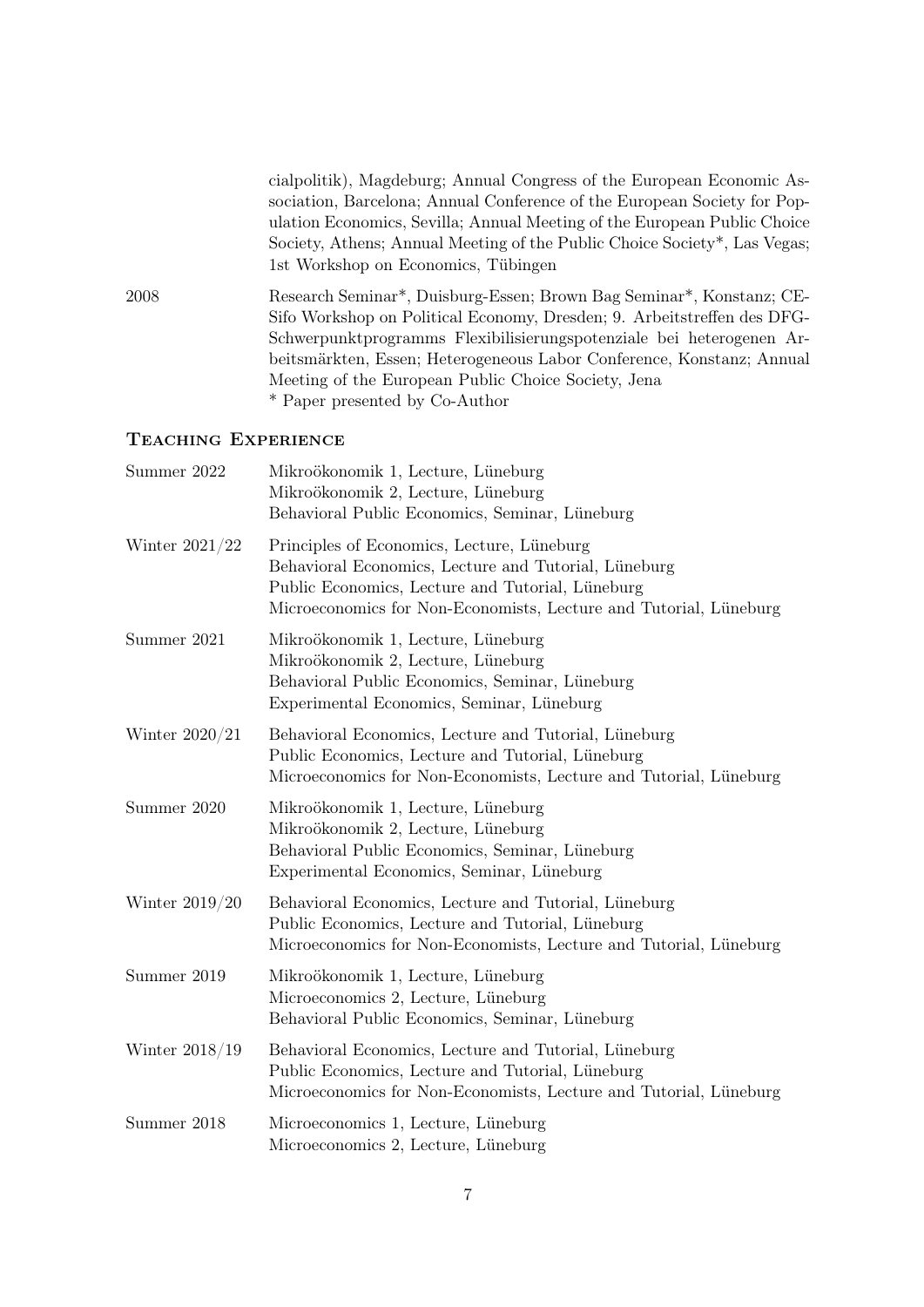| Winter 2017/18   | Behavioral Economics, Lecture and Tutorial, Lüneburg<br>Microeconomics for Non-Economists, Lecture and Tutorial, Lüneburg                                                |
|------------------|--------------------------------------------------------------------------------------------------------------------------------------------------------------------------|
| Summer 2017      | Microeconomics 1, Lecture, Lüneburg<br>Microeconomics 2, Lecture, Lüneburg<br>Happiness and Identity Economics, Seminar, Lüneburg                                        |
| Winter $2016/17$ | Economic Policy, Lecture and Tutorial, Lüneburg                                                                                                                          |
| Summer 2016      | Microeconomics 1, Lecture, Lüneburg<br>Behavioral Economics, Lecture and Tutorial, Lüneburg                                                                              |
| Winter $2015/16$ | Economic Policy, Lecture and Tutorial, Lüneburg                                                                                                                          |
| Winter $2014/15$ | Introductory Business Economics, Lecture, Trier                                                                                                                          |
| Summer 2014      | Seminar on Experimental Personnel Economics (with Laszlo Goerke), Trier<br>Behavior in Organizations, Lecture (with Marco de Pinto), Trier                               |
| Winter $2013/14$ | Seminar on Working Time (with Laszlo Goerke), Trier                                                                                                                      |
| Summer 2013      | Behavior in Organizations, Lecture (with Marco de Pinto), Trier<br>Seminar on Workers' Mobility (with Laszlo Goerke), Trier                                              |
| Winter $2012/13$ | Seminar on Relative Wages (with Laszlo Goerke), Trier                                                                                                                    |
| Summer 2012      | Colloquium on Absenteeism (with Laszlo Goerke and Daniel Arnold), Trier<br>Seminar on Gender Differences in Labor Market Outcomes (with Laszlo<br>Goerke), Trier         |
| Winter $2011/12$ | Seminar on Sick Pay (with Laszlo Goerke), Trier                                                                                                                          |
| Winter $2010/11$ | Social Security, Lecture (3rd year Bachelor), Eberhard Karls University,<br>Tübingen                                                                                     |
| Winter $2009/10$ | Social Security, Tutorial, Eberhard Karls University, Tübingen<br>Introduction to Scientific Research for Economists, Colloquium, Eberhard<br>Karls University, Tübingen |
| Summer 2009      | Introduction to Scientific Research for Economists, Colloquium, Eberhard<br>Karls University, Tübingen                                                                   |
| Winter 2008/09   | Social Security, Tutorial, Eberhard Karls University, Tübingen<br>Introduction to Scientific Research for Economists, Colloquium, Eberhard<br>Karls University, Tübingen |
| Summer 2008      | Economic Policy and Public Economics, Tutorials, Eberhard Karls Uni-<br>versity, Tübingen                                                                                |
| Winter 2007/08   | Social Security, Tutorial, Eberhard Karls University, Tübingen                                                                                                           |
| Summer 2007      | Economics of Taxation, Tutorial, Johannes Gutenberg University, Mainz                                                                                                    |
|                  |                                                                                                                                                                          |

## OTHER ACTIVITIES

Referee European Economic Review, Games and Economic Behavior, Journal of Health Economics, Management Science, Journal of Economic Behav